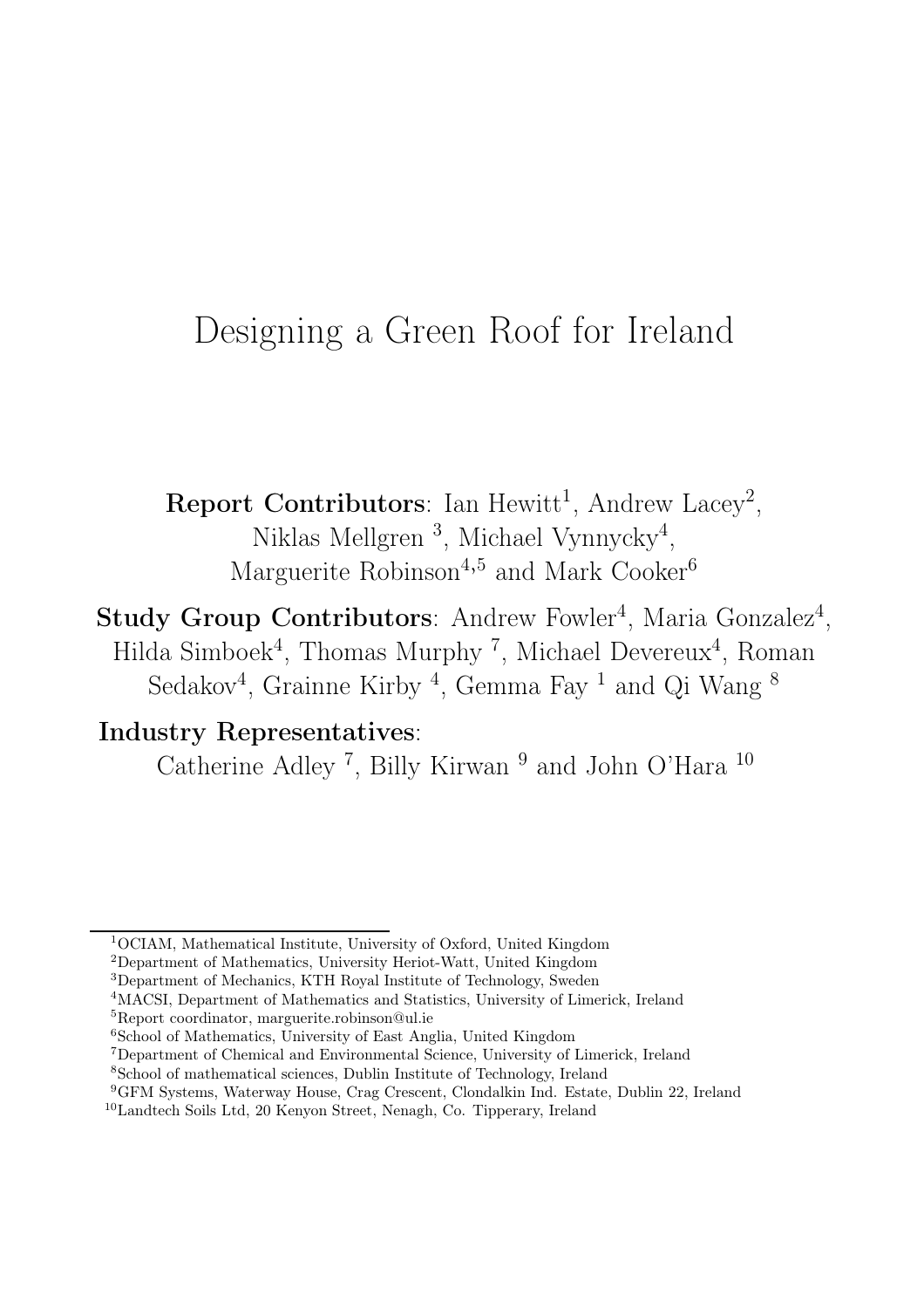#### Abstract

A model is presented for the gravity-driven flow of rainwater descending through the soil layer of a green roof, treated as a porous medium on a flat permeable surface representing an efficient drainage layer. A fully saturated zone is shown to occur. It is typically a thin layer, relative to the total soil thickness, and lies at the bottom of the soil layer. This provides a bottom boundary condition for the partially saturated upper zone. It is shown that after the onset of rainfall, well-defined fronts of water can descend through the soil layer. Also the rainwater flow is relatively quick compared with the moisture uptake by the roots of the plants in the roof. In a separate model the exchanges of water are described between the (smaller-scale) porous granules of soil, the roots and the rainwater in the inter-granule pores.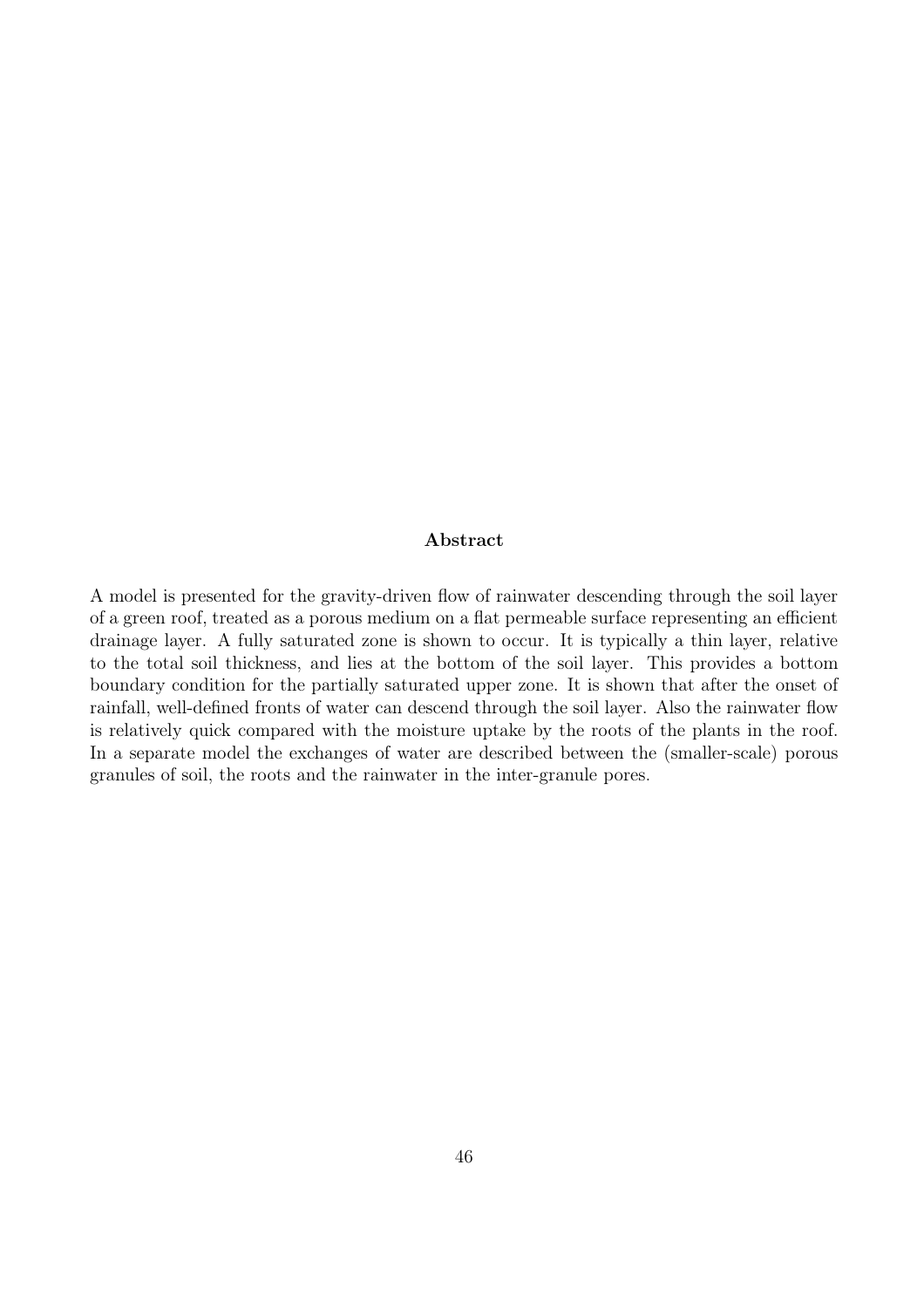## 1 Introduction

Green roofs are becoming increasingly popular around the world. The many benefits of a green roof include assistance in the management of storm water, pollution control, building insulation, recycling of carbon dioxide, in addition to being aesthetically pleasing. A green roof is subject to various stresses from the weather, in particular wind-loading, which we ignore in this report, and rainfall: it is the flow, drainage and uptake of rainwater that we model. An understanding of where the water goes is essential to design a roof able to achieve sustained healthy plants and loads that lie within the safe capacity of the supporting structure.

The main focus of this report is on the transport of water through the green roof structure. Inadequate drainage can lead to the undesirable occurrence of a fully saturated soil which will cut off the air supply to the plants. Conversely, if the saturation levels are too low plants will die from lack of water. Ideally a degree of saturation that is less than eighty per cent should be maintained at all times. Our goal is to model the distribution of the degree of saturation through the depth of the soil layer, and to see how it changes due to spells of rain, and under the influence of moisture-uptake by plant roots.

The basic structure of a common green roof is shown in Fig. 1. A waterproof root barrier protects the underlying roof structure. A drainage layer sits atop this barrier. The typical thickness of this layer is  $8/15/20$  mm depending on the type of roof. The soil and drainage layers are separated by a thin sheet of perforated hard plastic containing holes approximately 2 mm in diameter and spaced 2 cm apart. There are two layers of soil at the top of the structure separated by a layer of felt. A thin layer  $( $2 \text{ cm}$ )$  of refined rooting soil contains the plant life, mainly sedum for thinner roofs and, for thicker ones, low growing grasses such as common bent grass and/or other plants, such as cowslip and ladies bedstraw. Beneath the rooting soil are pellets of lightweight expanded clay. This layer is 5-10 cm thick. Grain sizes are typically < 2 mm for rooting soil and 4-8 mm for expanded clay pellets.

## 2 The Model

We model the dynamics of water flow through the soil layer. We consider a single soil layer with thickness  $L \approx 10^{-1}$  m and we ignore the presence of the felt layer. We assume that the soil-drainage-layer interface is located at  $z = 0$  and the soil surface at  $z = L$ . We consider two possible scenarios: (i) the entire region  $0 \le z \le L$  is unsaturated, so that the soil saturation S is always less than 1 and (ii) a saturated region forms at the bottom of the soil layer for  $0 \le z \le h$ . Note that the model as presented here is one-dimensional, and represents a horizontal roof, but can be easily extended to two (or three) dimensions, and to account for sloping roofs.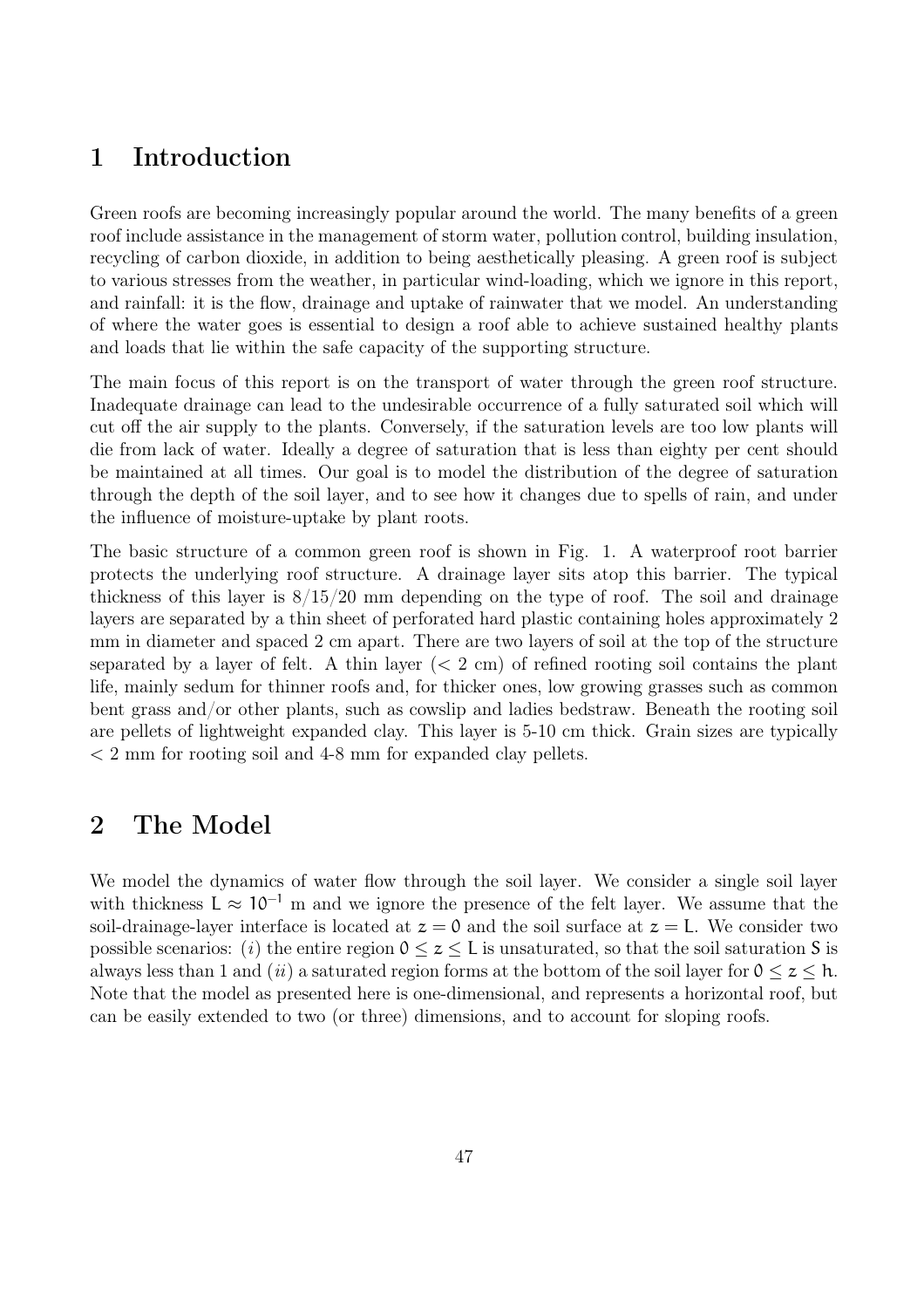

roof structure

Figure 1: Green roof structure.

#### 2.1 The Unsaturated Region

We first assume the entire region  $0 \le z \le L$  is unsaturated  $(S < 1)$ . The basic model for this region follows that outlined in [1] and [2]. The one-dimensional Richards' equation for water flow in the unsaturated soil is

$$
\phi \frac{\partial S}{\partial t} = \frac{\partial}{\partial z} \left( D_0 D(S) \frac{\partial S}{\partial z} + K_0 K(S) \right) - R, \qquad (2.1)
$$

where  $S = S(z, t)$ ,  $\phi$  is the constant porosity of the soil, taken here to be 0.25,  $D_0D(S)$  and  $K_0K(S)$  are the water diffusivity and hydraulic conductivity respectively, with the functions  $D(S)$  and  $K(S)$  given by

$$
K(S) = S^{1/2}[1 - (1 - S^{1/m})^m]^2,
$$
\n(2.2)

$$
D(S) = \frac{[1 - (1 - S^{1/m})^m]^2}{S^{1/m - 1/2} (1 - S^{1/m})^m},
$$
\n(2.3)

where  $0 < m < 1$ . The value of m for the expanded-clay soil was not known but, for later use in simulations and analysis of the model, was taken to be  $m = \frac{1}{2}$  $\frac{1}{2}$ . Likewise the values of the constants  $K_0$ , the conductivity for saturated soil, and  $D_0$ , a representative value of diffusivity, were not known. The water flux in the z direction is  $q = -(D_0D(S)S_z+K_0K(S))$ . Water uptake by the plant roots is incorporated into the model through the last term in (2.1) and is given by

$$
R = 2\pi ak_r l_d (p_a - p_c f(S) - p_r), \qquad (2.4)
$$

where  $k_r$  is the radial conductivity of water,  $\alpha$  is the root radius,  $l_d$  is the root length density,  $p_a$  is atmospheric pressure,  $p_r$  is an effective pressure in the roots (although it can be negative),  $p_c f(S)$  is the capillary pressure in the soil, with  $p_c$  another constant characterising the partly saturated pellets, and

$$
f(S) = (S^{-\frac{1}{m}} - 1)^{1 - m}.
$$
\n(2.5)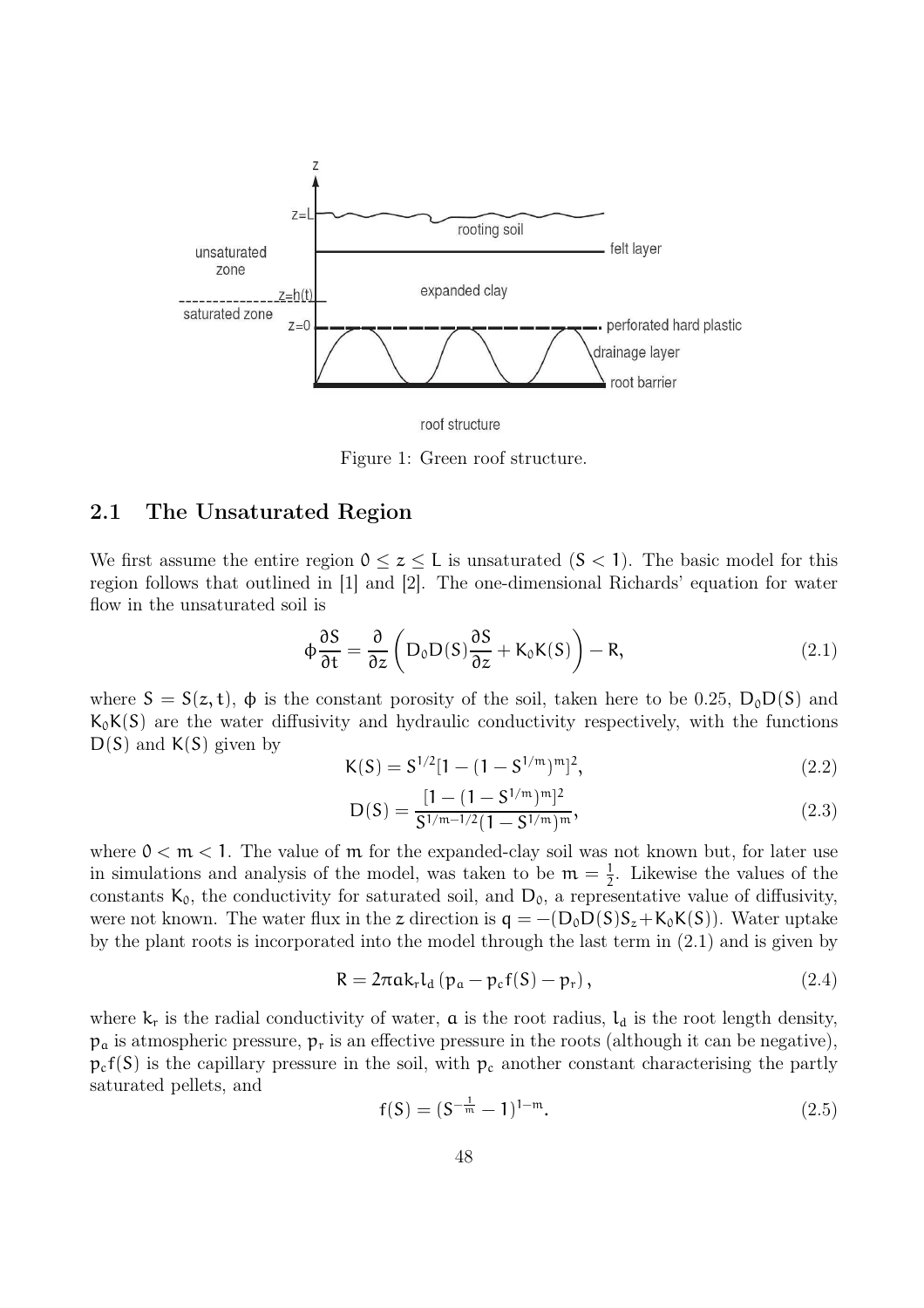We take parameter values from Roose and Fowler [2] and let  $2\pi a k_r = 7.85 \times 10^{-16}$  m<sup>2</sup> s<sup>-1</sup>  $\text{Pa}^{-1}$ ,  $\text{L}_d = 5 \times 10^3 \text{ m}^{-2}$  and  $p_c = 10^4 \text{ N m}^{-2}$ . The root pressure  $p_r$  will be determined from conservation of water within the root. Finally we must prescribe boundary conditions at the top and bottom of the soil layer. At the soil surface we take

$$
D_0 D(S) \frac{\partial S}{\partial z} + K_0 K(S) = Q_{in}(t) \quad \text{at} \quad z = L,
$$
\n(2.6)

where  $Q_{in}$  is the rainfall rate averaged over the surface area of the ground. We assume, in this unsaturated case, no outflow at the base of the soil layer and set

$$
D_0 D(S) \frac{\partial S}{\partial z} + K_0 K(S) = 0 \quad \text{at} \quad z = 0. \tag{2.7}
$$

We nondimensionalise the equations by scaling

$$
z = L\hat{z}, \quad p_r = |P|\hat{p}_r, \quad t = \frac{L}{K_0}\hat{t}, \quad p = p_a + p_c\hat{p}, \quad R = 2\pi ak_r l_d |P|\hat{R}, \quad Q_{in} = Q_{typ}\hat{Q}, \quad (2.8)
$$

where P is the (negative) root pressure at the soil surface and we set  $|P| = 10^6$  N m<sup>-2</sup>. The time scale used here is that for flow though the soil layer under the action of gravity. The dimensionless Richards' equation (2.1) then has the form

$$
\phi \frac{\partial S}{\partial \hat{t}} = \frac{\partial}{\partial \hat{z}} \left( \delta D(S) \frac{\partial S}{\partial \hat{z}} + K(S) \right) - \eta (\theta - \varepsilon f(S) - \hat{p}_r), \tag{2.9}
$$

where

$$
\delta = \frac{D_0}{LK_0} \approx 10^{-4}, \quad \eta = \frac{2\pi a k_r l_d |P| L}{K_0} \approx 4 \times 10^{-6}, \quad \theta = \frac{p_a}{|P|} \approx 10^{-1}, \quad \epsilon = \frac{p_c}{|P|} \approx 10^{-2}. \quad (2.10)
$$

Roose and Fowler [2] give values of  $D_0$  for different soil types and we can reasonably take  $D_0 =$  $10^{-6}$  m<sup>2</sup> s<sup>-1</sup>. However, the value of K<sub>0</sub> is more difficult to determine as it varies significantly with different soil types. The parameter values in  $(2.10)$  are given for  $K_0 = 10^{-1}$  m s<sup>-1</sup>. We note that  $\eta \ll 1$  suggesting that water uptake by the roots is negligible over the chosen timescale. The dimensionless forms of the boundary conditions are given by

$$
\delta D(S)\frac{\partial S}{\partial \hat{z}} + K(S) = \nu \hat{Q} \quad \text{at} \quad \hat{z} = 1,
$$
\n(2.11)

$$
\delta D(S)\frac{\partial S}{\partial \hat{z}} + K(S) = 0 \quad \text{at} \quad \hat{z} = 0,
$$
\n(2.12)

where

$$
\mathbf{v} = \frac{\mathbf{Q}_{\text{typ}}}{\mathbf{K}_0} \approx 3 \times 10^{-6},\tag{2.13}
$$

with  $Q_{typ}$  taken to be some typical rainfall. We set  $Q_{typ} = 3 \times 10^{-7}$  m s<sup>-1</sup> for a "wet day" in Ireland.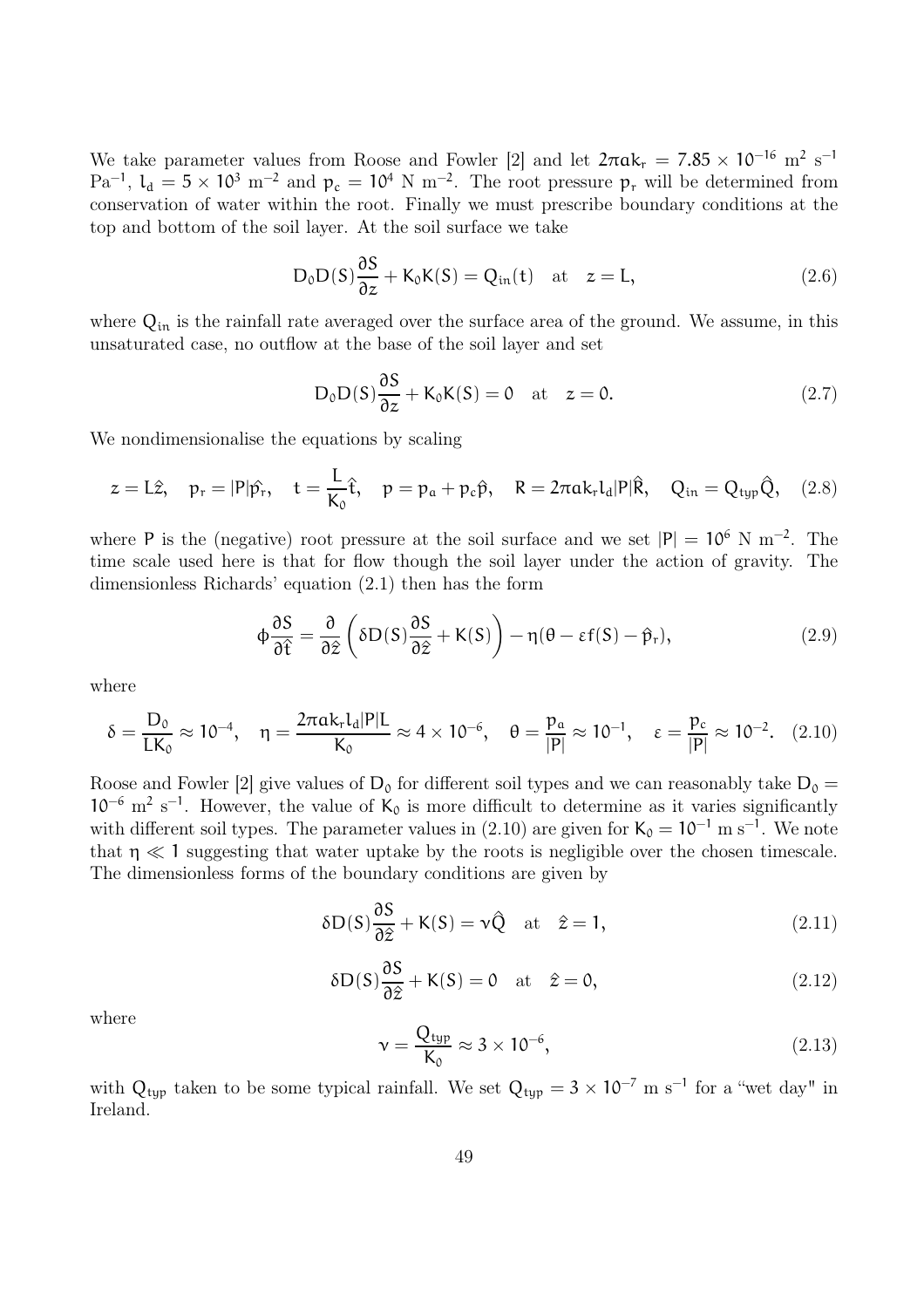#### 2.2 The Saturated Region

When the soil becomes saturated we assume that a moving boundary forms at  $z = h(t)$  and the soil saturation is identically one for  $z \in [0, h]$ . Our governing equation can now be written in the (dimensionless) form

$$
\frac{\partial}{\partial \hat{z}} \left( 1 + \frac{1}{\gamma} \frac{\partial \hat{p}}{\partial \hat{z}} \right) - \eta \left( \theta + \varepsilon \hat{p} - \hat{p}_r \right) = 0, \tag{2.14}
$$

where

$$
\gamma = \frac{\rho g L}{p_c} \approx 10^{-1}.
$$
\n(2.15)

The flux through the membrane at  $z = 0$  is prescribed to occur at a rate proportional to the pressure difference across it;  $Q_{mem} = \kappa(p - p_a)$  dimensionally, where  $p_a$  is the atmospheric pressure in the drainage layer beneath, p is the pressure at  $z = 0$ , and  $\kappa \approx 10^{-5}$  m s<sup>-1</sup> Pa<sup>-1</sup> (determined experimentally in the next sub-section). This gives the dimensionless condition

$$
1 + \frac{1}{\gamma} \frac{\partial \hat{\mathbf{p}}}{\partial \hat{z}} = \alpha \hat{\mathbf{p}} \quad \text{at} \quad \hat{z} = 0,
$$
 (2.16)

where  $\alpha = \frac{\kappa p_c}{K_0}$  $\frac{\epsilon p_c}{K_0} \approx 1$ . At the saturation front  $\hat{z} = \hat{h}(\hat{t}) \equiv \frac{h(t)}{L}$  $\frac{d(t)}{L}$ ,  $\hat{p} = 0$  (atmospheric), and continuity of fluid flux requires

$$
K(S) + \delta D(S)\frac{\partial S}{\partial \hat{z}} = 1 + \frac{1}{\gamma} \frac{\partial \hat{p}}{\partial \hat{z}} \quad \text{at} \quad \hat{z} = \hat{h}.\tag{2.17}
$$

Neglecting the  $\eta$  term in (2.14) for this saturated region, and using  $\hat{p} = 0$  at  $\hat{z} = \hat{h}$  along with (2.16), gives

$$
\hat{\mathbf{p}}(\hat{z},\hat{\mathbf{t}}) = \frac{\gamma(\hat{\mathbf{h}}(\hat{\mathbf{t}}) - \hat{z})}{1 + \alpha \gamma \hat{\mathbf{h}}(\hat{\mathbf{t}})},
$$
\n(2.18)

so that (2.17) becomes

$$
K(S) + \delta D(S)\frac{\partial S}{\partial \hat{z}} = \frac{\alpha \gamma \hat{h}}{1 + \alpha \gamma \hat{h}} \quad \text{at} \quad \hat{z} = \hat{h}.\tag{2.19}
$$

In principle equation (2.19) and boundary condition  $S = 1$  at  $\hat{z} = \hat{h}(\hat{t})$  determine  $\hat{h}$  in terms of the flux from the unsaturated region. However, we can simplify things if we notice from  $(2.11)$  that the dimensionless flux will in general be small, of order  $\nu$  (due to the rainfall). If this is the case, then the value of  $\hat{h}$  required to satisfy (2.19) will be small. Physically, this is because for the typical size of fluid flux considered, the pressure required to force it through the membrane according to (2.16) is provided by the hydrostatic head of a very thin layer of water (dimensionally, h is calculated to be much less than 1 mm).

Thus if a saturated region is created at the bottom of the soil layer, it will quickly grow to a depth which is sufficient to drain exactly the same amount of water through the membrane as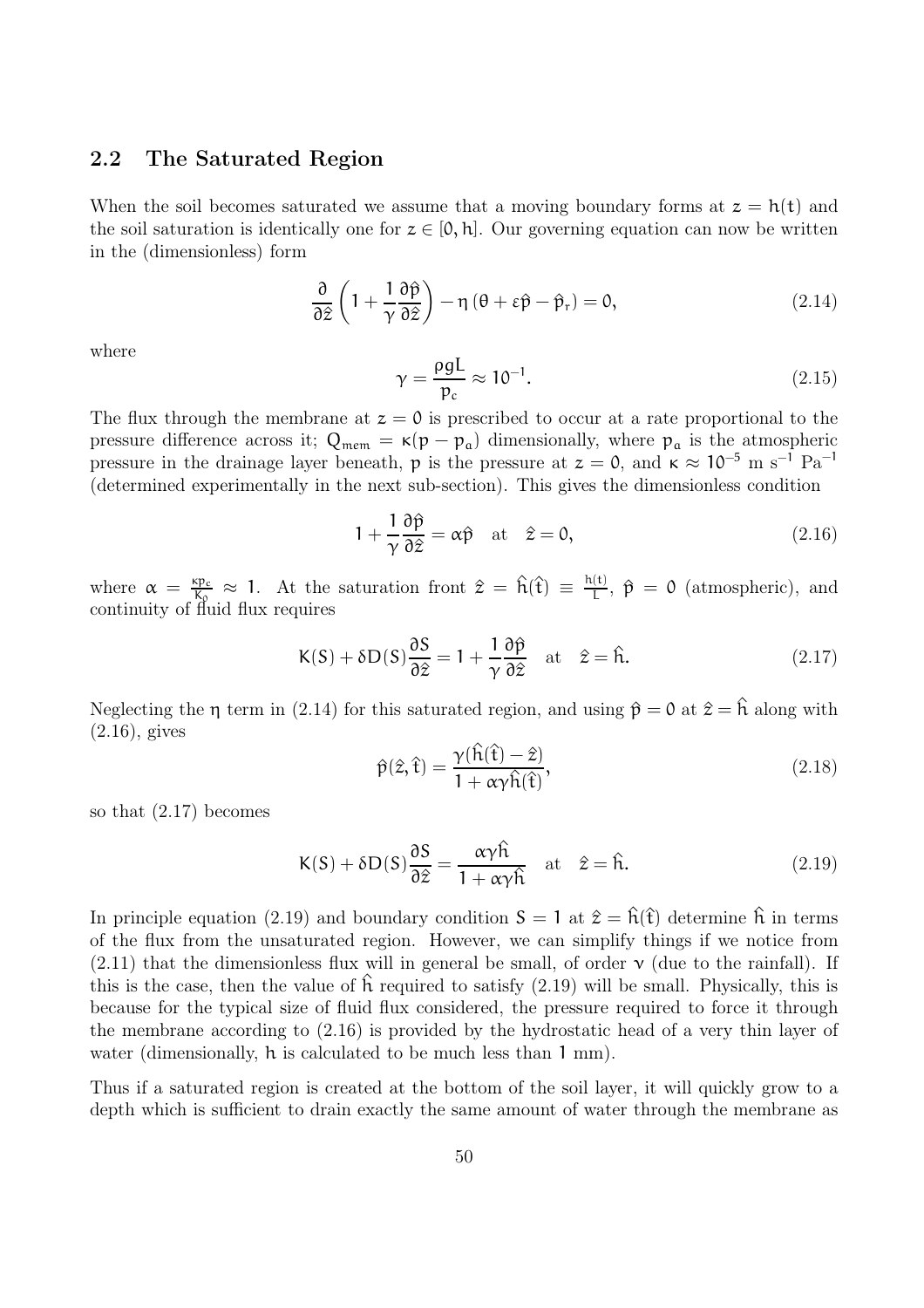is arriving from the unsaturated region above. Provided this depth is substantially less than the depth of the soil, the saturated region can be 'collapsed' (mathematically) onto the line  $\hat{z} = 0$ , and the boundary condition applied to the problem in the unsaturated zone for some of the numerical solutions of sub-section 2.5 is then

$$
\frac{\partial}{\partial \hat{z}} \left[ K(S) + \delta D(S) \frac{\partial S}{\partial \hat{z}} \right] = 0 \quad \text{at} \quad \hat{z} = 0, 11 \tag{2.20}
$$

which states that whatever flux arrives there from above is allowed through the membrane (the build-up of the small saturated layer which would physically enable this is therefore assumed to happen instantaneously), with the uptake of water by the roots being neglected. We apply  $(2.20)$  while  $K(S) + \delta D(S) \frac{\partial S}{\partial \hat{z}} > 0$  at  $\hat{z} = 0$  since water is trying to exit, not enter, the soil layer.

#### 2.3 Experimental measurement of κ

The value of  $\kappa$  was deduced from a simple experiment, which involved puncturing a 2 mm diameter hole in a plastic bottle, made with material similar to what we believe the drainage membrane is made of. The rate of drainage through the hole driven by the hydraulic head in the bottle was measured, and used to determine the coefficient of proportionality between pressure difference across the membrane  $\Delta p$  and the water flux through it q. Writing

$$
q = k\Delta p,\tag{2.21}
$$

where  $\Delta p = \rho g h$ , the water depth in the bottle, h, satisfies the equation

$$
A_{\text{bottle}} \frac{dh}{dt} = -\text{kpgh},\tag{2.22}
$$

where  $A_{\text{bottle}}$  is the cross-sectional area of the bottle. Thus

$$
\log h = -\frac{k\rho g}{A_{\text{bottle}}}t.\tag{2.23}
$$

Measurements of h against t made during the experiment are in Fig. 2, and the best fit value of the time constant  $t_c = A_{bottle}/k\rho g$  was 74 seconds. The flux through an individual hole can be converted into an average velocity through a membrane, using the area of the membrane Amembrane that is drained by each hole. Thus

$$
\bar{\mathbf{u}} = \kappa \Delta p, \qquad \kappa = \frac{A_{\text{bottle}}}{A_{\text{membrane}} \rho g t_c}.
$$
\n(2.24)

Taking  $A_{\text{membrane}} = \pi \text{ cm}^2$ , and using the cross-sectional area of the bottle  $A_{\text{bottle}} = 25 \text{ cm}^2$ ,  $\rho = 10^3$  kg m<sup>-3</sup>, and  $g = 10$  m s<sup>-2</sup>, gives  $\kappa \approx 10^{-5}$  m s<sup>-1</sup> Pa<sup>-1</sup>.

<sup>&</sup>lt;sup>11</sup>More accurately the bottom condition might be specified in linear complementary form  $(1 - S)q = 0$  with  $1-S \ge 0$  (for no super-saturation) and  $q \le 0$  (for upward flux). We use (2.20) for its convenience in some of the numerical simulations, but for others we approximate the more correct linear complementary form, as in (2.33).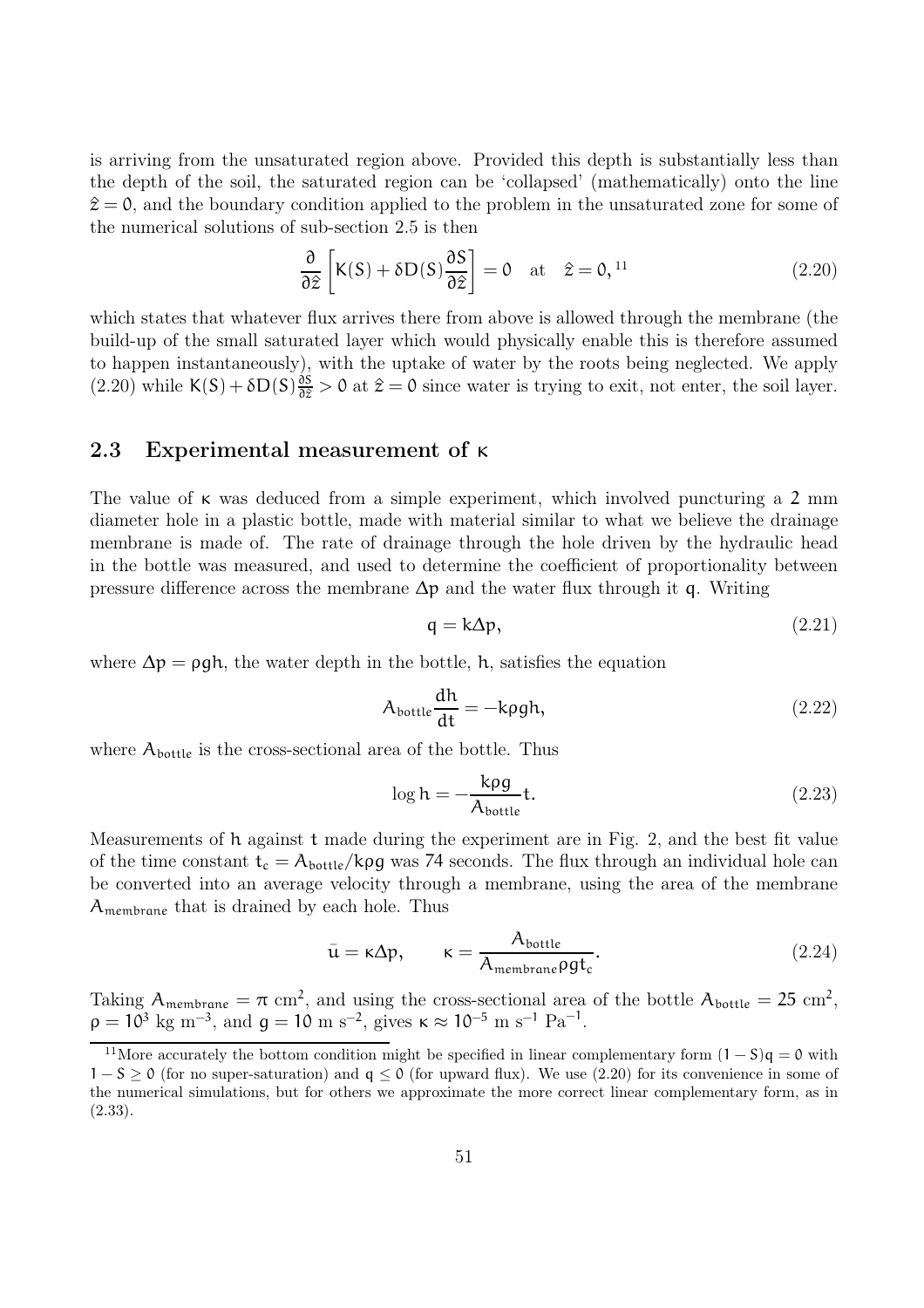

Figure 2: Experimental measurements of h against t.

#### 2.4 The Root Pressure

To determine the root pressure  $p_r$  in equation (2.9), we assume that the root extends through the full thickness of the soil layer of depth L. Conservation of water inside the root yields

$$
k_{z}\frac{d^{2}p_{r}}{dz^{2}} + 2\pi ak_{r}(p_{a} - p_{c}f(S) - p_{r}) = 0,
$$
\n(2.25)

where  $k_z = 10^{-14}$  m<sup>6</sup> s<sup>-1</sup> N<sup>-1</sup> is the root axial conductivity and f(S) is defined in equation (2.5). Zero axial flux at the root tip implies

$$
\frac{dp_r}{dz} + \rho g = 0 \quad \text{at} \quad z = 0. \tag{2.26}
$$

In addition we prescribe a driving pressure at the root base yielding

$$
p_r = p_a + P \quad \text{at} \quad z = L. \tag{2.27}
$$

In dimensionless form the root pressure will satisfy

$$
\frac{d^2\hat{p}_r}{d\hat{z}^2} + \tau (\theta - \varepsilon f(S) - \hat{p}_r) = 0, \qquad (2.28)
$$

subject to

$$
\frac{d\hat{p}_r}{d\hat{z}} = -\varepsilon \gamma \quad \text{at} \quad \hat{z} = 0,
$$
\n(2.29)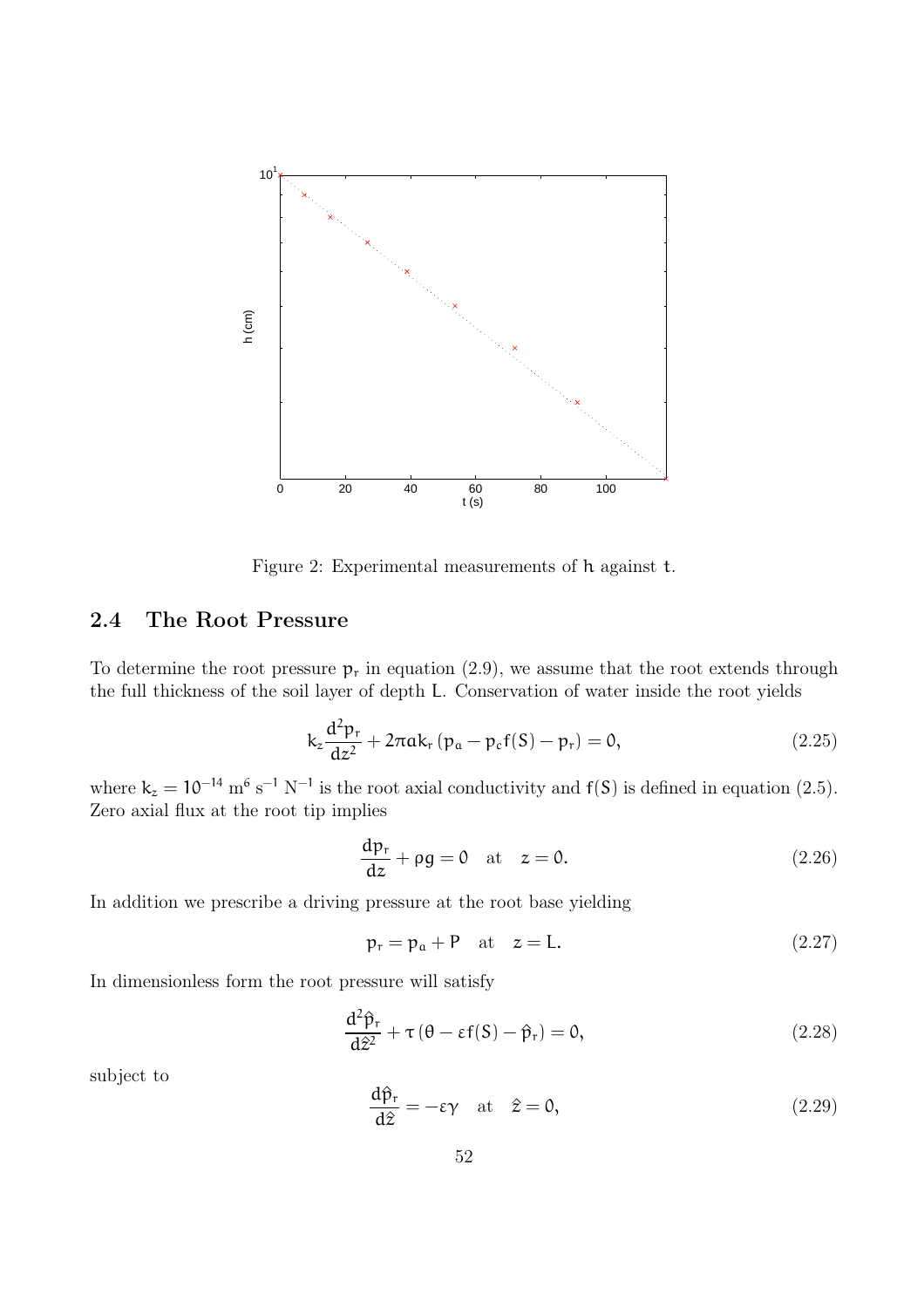$$
\hat{\mathbf{p}}_{\mathbf{r}} = \mathbf{\theta} - \mathbf{1} \quad \text{at} \quad \hat{\mathbf{z}} = \mathbf{1},\tag{2.30}
$$

where

$$
\tau = \frac{2\pi a k_r L^2}{k_z} \approx 10^{-3}.
$$
 (2.31)

The parameters  $\tau \ll 1$  and  $\epsilon \gamma \ll 1$  which implies  $\frac{d^2 \hat{p}_r}{dt^2}$  $\frac{d^2 \hat{p}_r}{dz^2} \approx 0$  subject to  $\frac{d\hat{p}_r}{dz} = 0$  on  $\hat{z} = 0$ . The root pressure is thus given by

$$
\hat{\mathbf{p}}_{\mathbf{r}} = \mathbf{\theta} - \mathbf{1}.\tag{2.32}
$$

The complete model is now given by  $(2.9)$ , with the definitions  $(2.2)$ ,  $(2.3)$ ,  $(2.5)$  and  $(2.32)$ , with boundary condition (2.11) at  $\hat{z} = 1$  and (2.12) if  $S < 1$ , or (2.20) if  $S = 1$ , at  $\hat{z} = 0$ . An initial condition is also needed.

The diffusion term in (2.9) is small, so the equation is essentially a first order non-linear wave equation; the boundary condition (rainfall) is transmitted downwards as a wave. If rain starts suddenly, there is a shock front that propagates quickly down to the bottom of the soil; if it stops suddenly there is an expansion fan.

#### 2.5 Numerical Solutions

The governing equation for the unsaturated region (2.9) was solved subject to boundary conditions (2.11) and (2.12). As a first approach the  $\eta$  term in (2.9) is neglected so that we are just considering drainage of the soil layer under gravity. The initial saturation was taken to be uniform throughout the soil layer. Three different initial values of the saturation  $S<sub>init</sub>$ : 0.05, 0.1, 0.15 were considered. The profiles obtained for S in each case when the computation was stopped are shown in Fig. 3; a corresponding semilog plot is shown in Fig. 4, in order to demonstrate the boundary layer of thickness  $\delta^{1/2}$  in S at  $\hat{z} = 0$  that is predicted by an asymptotic analysis, and which is captured by the numerical solution, but which is not visible in Fig. 3. For  $S_{init} = 0.1$  and 0.15, computations were stopped when the value of S at  $\hat{z} = 0$ ,  $S_{bottom}$ , reached 1; for  $S_{init} = 0.05$ ,  $S_{bottom}$  is still far from 1, even for the value of dimensionless time (100) shown here. The time evolution of  $S_{bottom}$  is shown in Fig. 5, while that for S at  $\hat{z} = 1, S_{\text{top}}$ , is shown in Fig. 6.

Thus, the results suggest an appreciable difference in the time at which complete saturation is achieved at the bottom of the soil when  $S_{init}$  is increased from 0.05 to 0.1. The effect of the rainfall boundary condition (2.11) has (by the end of the simulations) only affected the tiny region at the right of Fig. 3, where there is the beginning of a shock front propagating downwards from  $\hat{z} = 1$ ; since δ has been taken to be very small, the shock looks very sharp, and the values on either side of it are the initial condition (below, or left, of the shock), and the value given by  $K(S) = v\hat{Q}$  (above, or right, of the shock - this value is expectedly independent of the initial condition, as shown in Fig. 6).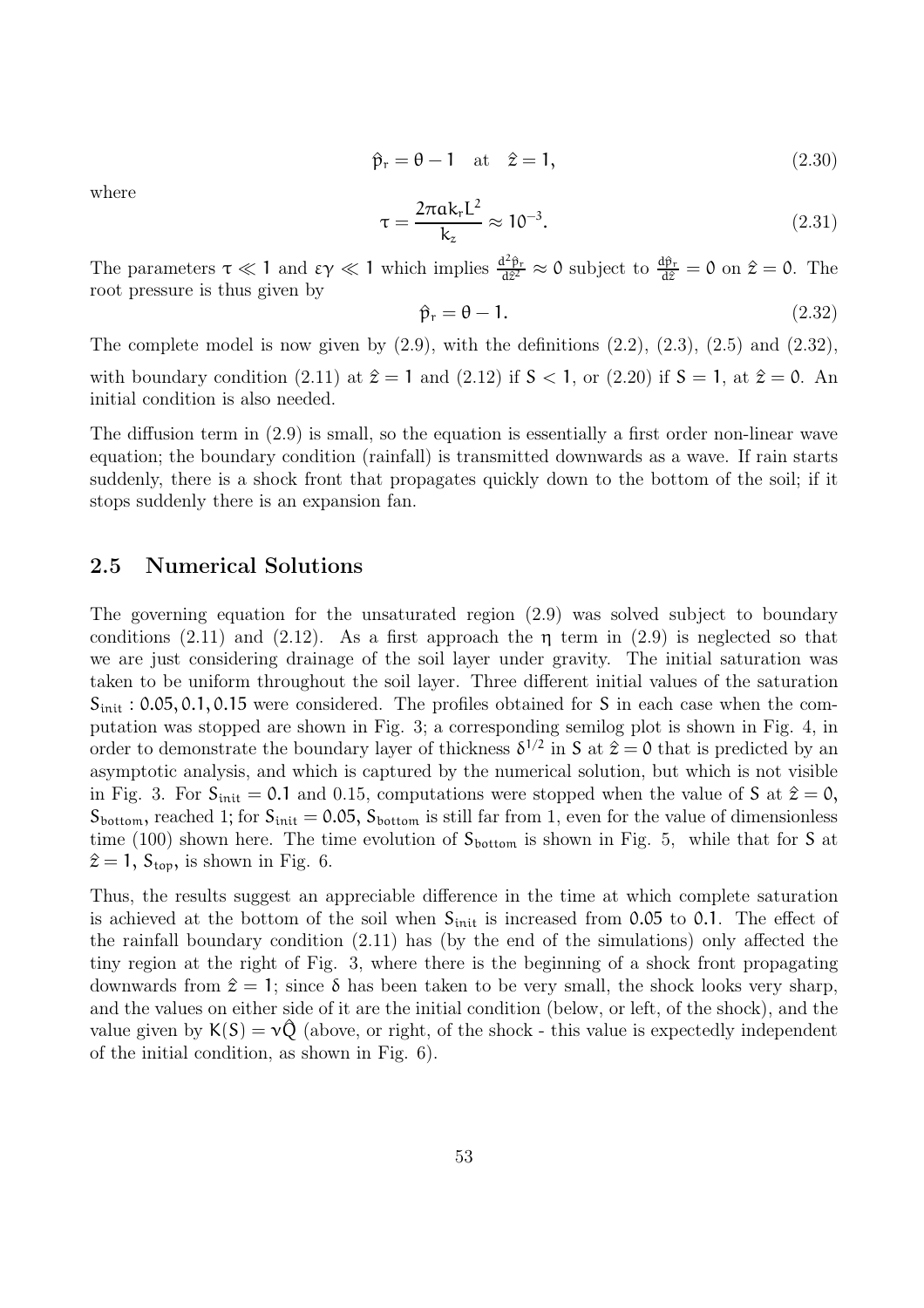

Figure 3: S vs.  $\hat{z}$  for three different initial conditions (S<sub>init</sub> = 0.05, 0.1, 0.15) at either dimensionless time 100 ( $S_{init} = 0.05$ ) or when S reaches 1 at  $\hat{z} = 0$  ( $S_{init} = 0.1, 0.15$ ). Parameter values are  $m = 1/2$ ,  $\delta = 10^{-4}$ ,  $\nu = 3 \times 10^{-6}$ .



Figure 4: A semilog plot of S vs.  $\hat{z}$  for three different initial conditions (S<sub>init</sub> = 0.05, 0.1, 0.15) at either dimensionless time 100 ( $S_{init} = 0.05$ ) or when S reaches 1 at  $\hat{z} = 0$  ( $S_{init} = 0.1, 0.15$ ). Parameter values are  $m = 1/2$ ,  $\delta = 10^{-4}$ ,  $\nu = 3 \times 10^{-6}$ .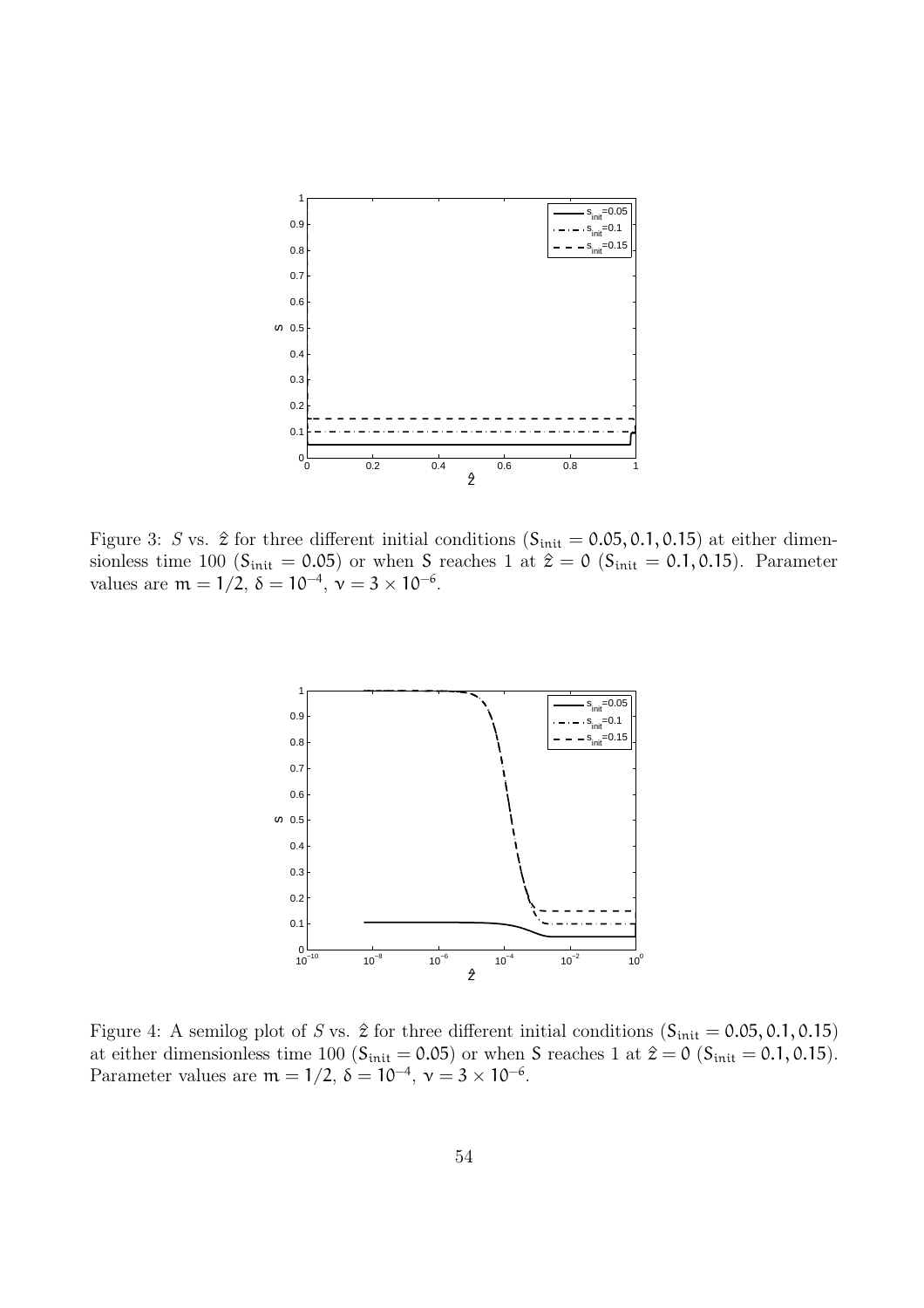

Figure 5:  $S_{\text{bottom}}$  vs. dimensionless time for three different initial conditions  $(S_{\text{init}} =$ 0.05, 0.1, 0.15). Parameter values are  $m = 1/2$ ,  $\delta = 10^{-4}$ ,  $\nu = 3 \times 10^{-6}$ .



Figure 6:  $S_{\text{top}}$  vs. dimensionless time for three different initial conditions ( $S_{\text{init}}$  = 0.05, 0.1, 0.15). Parameter values are  $m = 1/2$ ,  $\delta = 10^{-4}$ ,  $\nu = 3 \times 10^{-6}$ .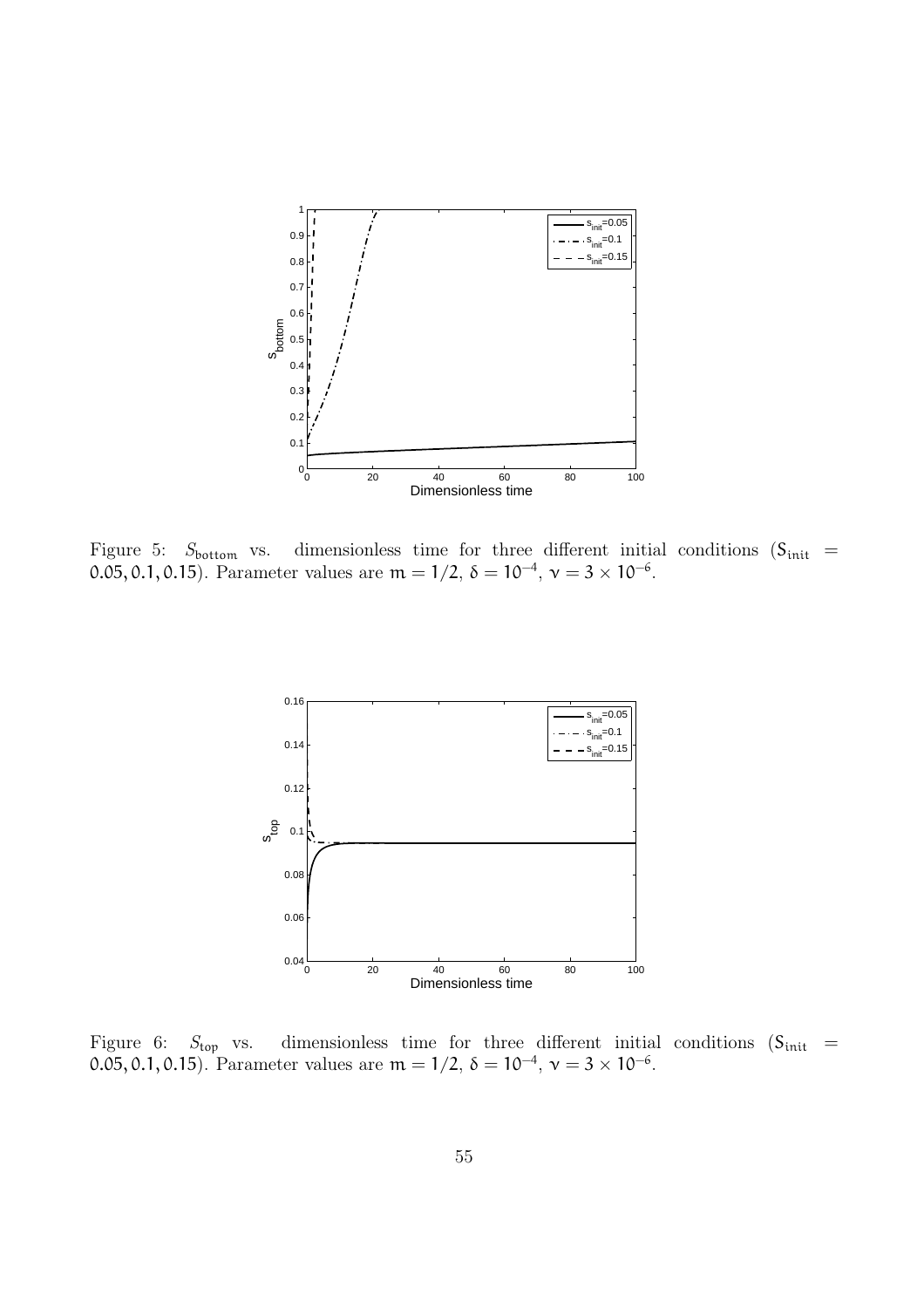The complete problem, with a small saturated region allowed for by using boundary condition (2.20), and with  $\eta \neq 0$ , was also solved by discretising in space and solving with the method of lines using ode15s in Matlab. To apply the switch in boundary conditions smoothly, the condition

$$
q_0 = q_1 e^{-1000(1-S)}, \t\t(2.33)
$$

was applied for the flux at the bottom node  $q_0$  in terms of the flux at the node above  $q_1$ ; thus when S is close to 1 this becomes  $\partial \hat{q}/\partial \hat{z} = 0$ , and when S is less than 1 it becomes  $q_0 = 0$ . The diffusion coefficient is infinite when  $S = 1$ , but this does not cause any issues in the numerics, possibly because the above boundary condition ensures S never quite reaches 1.

This seems to allow for steady states when rainfall is constant; if there is more rainfall than is taken up by the roots, the saturation at the bottom is 1 and there is a boundary layer of width  $δ^{1/2}$  in which it adjusts to the value as determined by K(S) ≈  $ν\hat{Q} - η\int_0^L R$  (Fig. 7). If there is less rainfall than is taken up by the roots, the saturation at the bottom decreases almost to 0.

Fig. 7 shows the result of a sudden increase in rainfall from  $\hat{Q} = 0.1$  to  $\hat{Q} = 10$ , which shows the initial shock front travelling down into the soil and the eventual steady state. The saturation at the bottom does not increase towards 1 until the shock front arrives there. Fig. 8 shows the result of a sudden decrease back to  $\hat{Q} = 0.1$ . Note that the time intervals shown are longer; there is an initial expansion fan on the timescale of the gravity drainage which reduces the saturation to the value given by  $K(S) = v\hat{Q}$ , followed by a slower decay (on the timescale  $O(\frac{1}{n})$  $(\frac{1}{\eta})$  as the roots take up the remaining water.

### 3 Two-Porosity Model

The expanded clay pellets used in green roof construction are quite large but contain lots of pore space. The difference in pore sizes between these, and the inter-pellet space means water can be drawn into the pellets and retained there for longer than it would otherwise remain in the soil. Thus a two-porosity model would seem appropriate.

This is an outline of a "box" or "lumped" model for water storage in the macro-pores between soil particles, which have saturation S, and in the micro-pores within the particles, which have saturation  $S_p$ . Transport of water into or out of the particles is parameterised to occur at a rate proportional to the saturation difference  $S - S_P$ .<sup>12</sup> The roots do not penetrate into individual particles so provide a sink term  $R$  only from the macro-pores. This root uptake  $R(S)$ is primarily due to the large negative pressure in the root system, but as saturation decreases a large capillary pressure acts to counteract this; thus  $R(S)$  is roughly constant for S close to 1 but decreases at small S (as in the model above).

<sup>&</sup>lt;sup>12</sup>A variant of this model might assume that water transfer into the particles occurs at a rate proportional to the pressure difference  $p_c p_f(S_p) - p_c f(S)$ ; since the capillary pressure in the micropores would be larger than in the macropores  $(p_{CP} > p_c)$ , this would cause more water to be transferred into the micropores, and a larger supply would be maintained there for the roots to take up.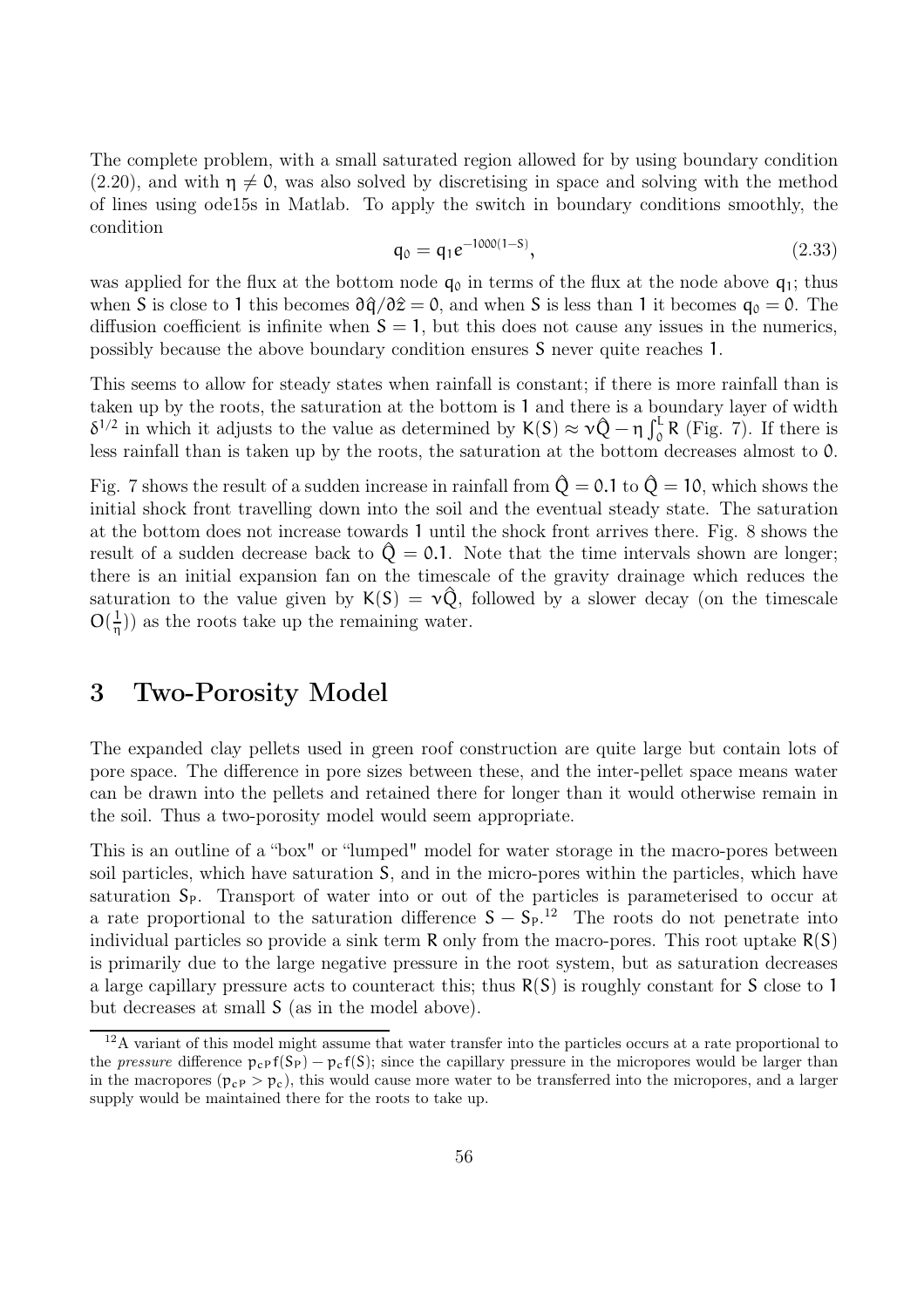

Figure 7: Profiles of saturation and root uptake at time intervals of 1 (in the dimensionless units); the arrow shows the direction of increasing time. This is the result of a sudden increase in rainfall to  $\hat{Q} = 10$ , from the steady state when  $\hat{Q} = 0.1$ , and the dashed line shows the steady state that results. Parameter values are  $m = 1/2$ ,  $\delta = 10^{-2}$ ,  $\eta = 4 \times 10^{-4}$ ,  $\nu = 3 \times 10^{-4}$ ,  $\varepsilon = 10^{-2}, \gamma = 10^{-1}.$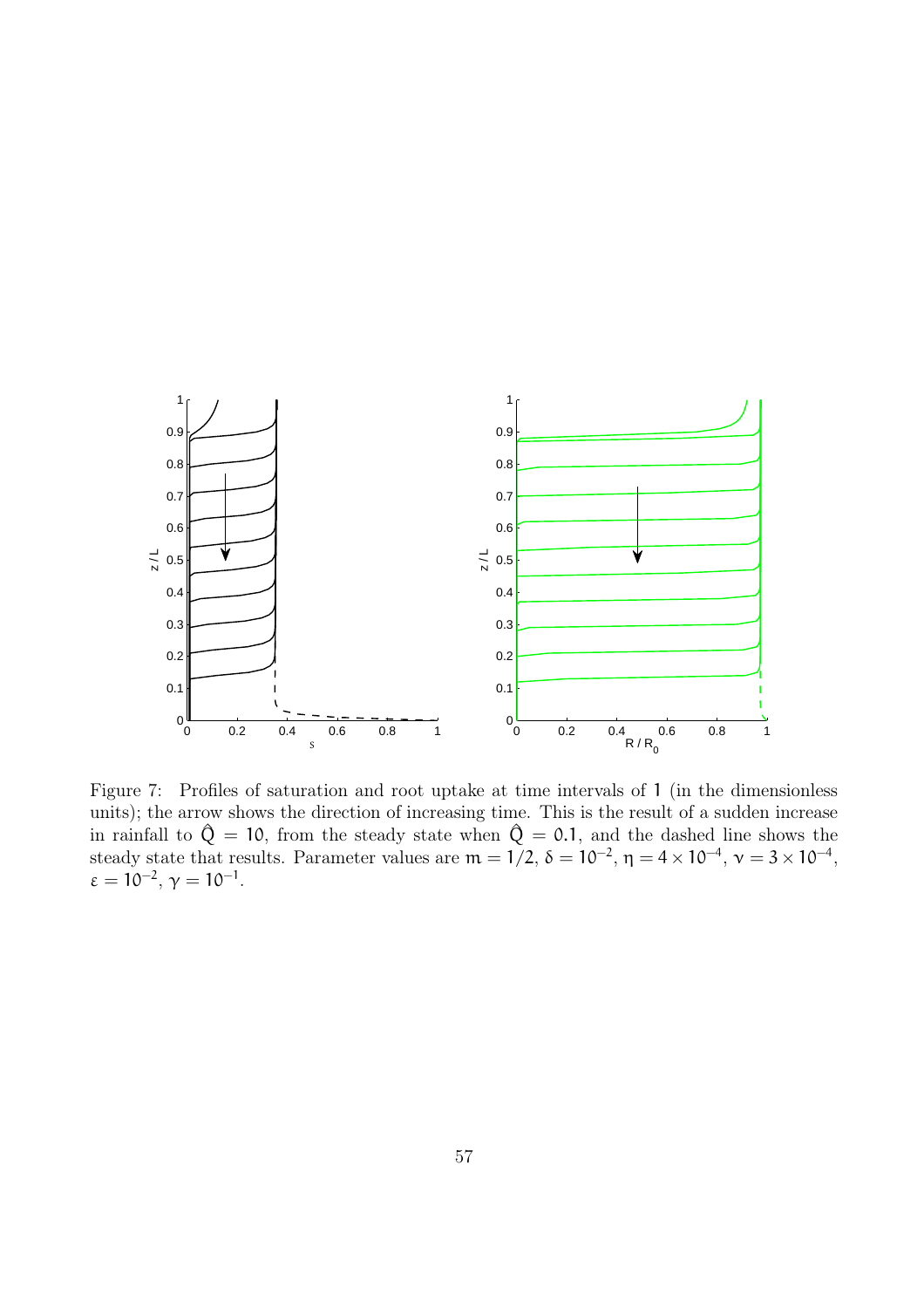

Figure 8: Profiles of saturation and root uptake at time intervals of 10 (in the dimensionless units); the arrow shows the direction of increasing time. This is the result of a sudden decrease in rainfall from  $\hat{Q} = 10$ , to  $\hat{Q} = 0.1$ . Parameter values are  $m = 1/2$ ,  $\delta = 10^{-2}$ ,  $\eta = 4 \times 10^{-4}$ ,  $\nu = 3 \times 10^{-4}, \ \varepsilon = 10^{-2}, \ \gamma = 10^{-1}.$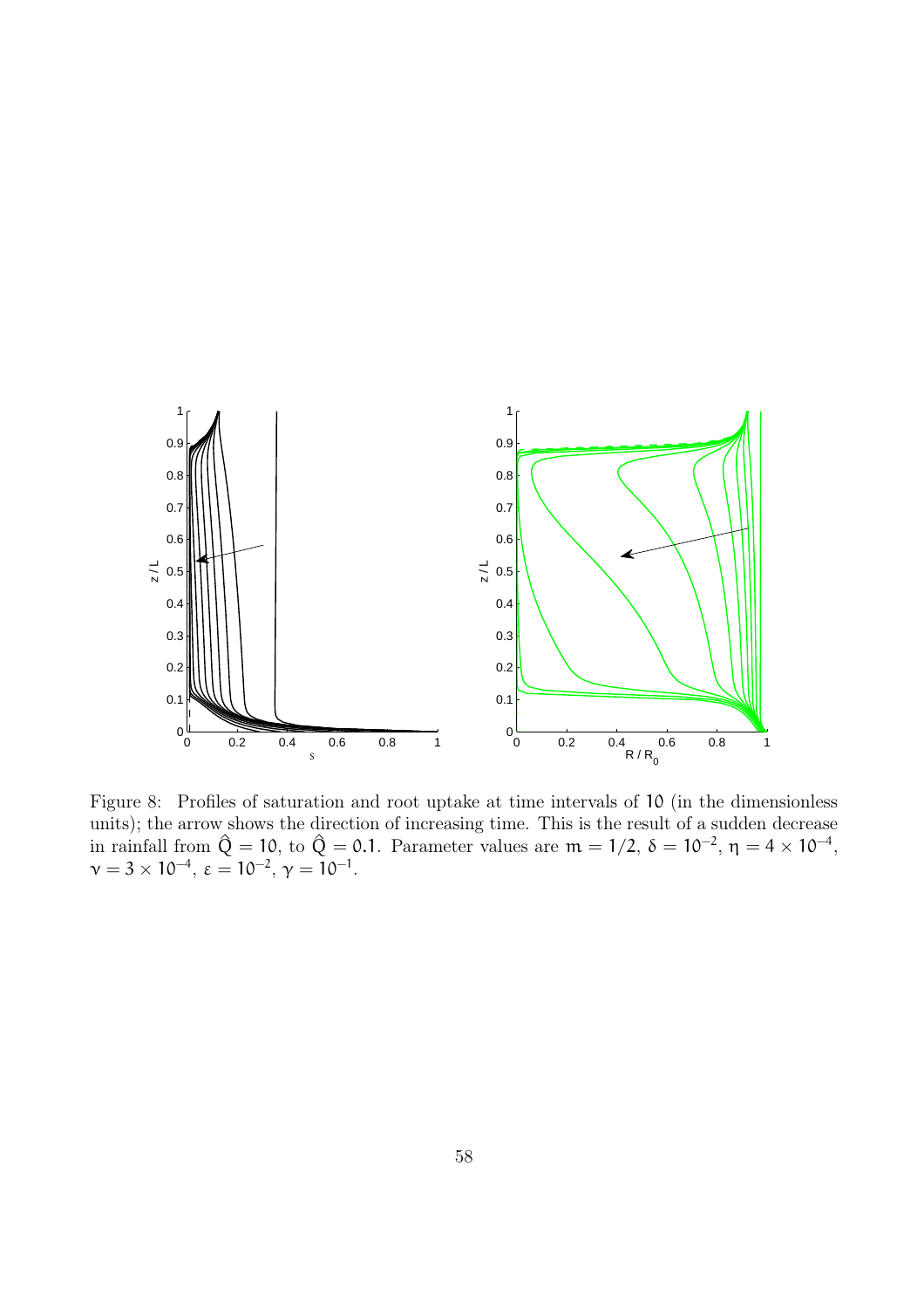The following equations are dimensionless, and the time scale has been chosen to be that due to uptake by the roots (the time scale differs from that used previously by a factor  $\eta$ ). Drainage from the volume of soil is supposed to occur due to gravity at a rate  $K(S)$ , and occurs on a time scale  $\eta$  compared to the uptake by the roots (see above). Rainfall provides a source which is scaled to be the same size as the gravity drainage (note this is different to above the scale for the rainfall here is large and is intended to represent the size of heavy showers; the dimensionless  $r(\hat{t})$  will be 0 most of the time, when it is not raining, and  $O(1)$  when it is raining heavily).

$$
\Phi \frac{dS}{d\hat{t}} = \frac{1}{\eta} r(\hat{t}) - \frac{1}{\eta} K(S) - \lambda (S - S_P) - R(S), \qquad (3.1)
$$

$$
(1 - \phi)\phi_P \frac{dS_P}{d\hat{t}} = \lambda(S - S_P),
$$
\n(3.2)

where  $r = v\hat{Q}$ ,  $\phi_P$  is the porosity of the pellets and

$$
K(S) = S^{1/2}[1 - (1 - S^2)^{1/2}]^2,
$$
\n(3.3)

which comes from equation (2.2) with  $m = \frac{1}{2}$  $\frac{1}{2}$  and

$$
R(S) = 1 - \varepsilon \frac{(1 - S^2)^{1/2}}{S}.
$$
 (3.4)

The use of  $K(S)$  for the gravity drainage in equation (3.1) is motivated by the fact that the water flow in the earlier part of the report is (since  $\delta$  is small) essentially determined by this hydraulic conductivity. The time scale for water to diffuse into individual particles is estimated using their dimensions  $L_p \sim 1$  cm and a diffusion coefficient  $D_p \sim 10^{-9}$  m<sup>2</sup> s<sup>-1</sup>.  $L_p^2/D_p$  is comparable to the time scale for uptake by the roots ( $\sim 10^5$  s), so the parameter  $\lambda$  is order 1. In equation (3.1)  $\eta$  is very small and in equation (3.4)  $\varepsilon$  is also small, and we consider especially the distinguished case  $\varepsilon \sim \eta^{2/7}$ .

The behaviour of solutions to this model is quite straightforward, and an example solution for a large rain storm followed by dry weather is in Fig. 9. When it is raining, r is order 1, and on a fast time scale,  $\hat{t}$  ∼ O(η), the saturation S relaxes towards the equilibrium given by  $K(S) = r(\hat{t})$ . This causes water to then transfer into the particles on an O(1) time scale according to (3.2). By balancing terms in equation (3.1) we seek a similarity solution for small S for which  $K(S) \approx \frac{1}{4}$  $\frac{1}{4}S^{\frac{9}{2}}$ . When it stops raining  $r = 0$ , and the saturation S decreases quickly due to gravity drainage on an  $O(\eta)$  time scale; approximately

$$
\Phi \frac{dS}{d\hat{t}} \sim \frac{1}{\eta} K(S). \tag{3.5}
$$

Thus, neglecting the small  $O(\eta^{\frac{2}{7}})$  terms suggests S tends towards 0 as

$$
S \sim \left(\frac{2\phi\eta}{7\hat{t}}\right)^{2/7}.\tag{3.6}
$$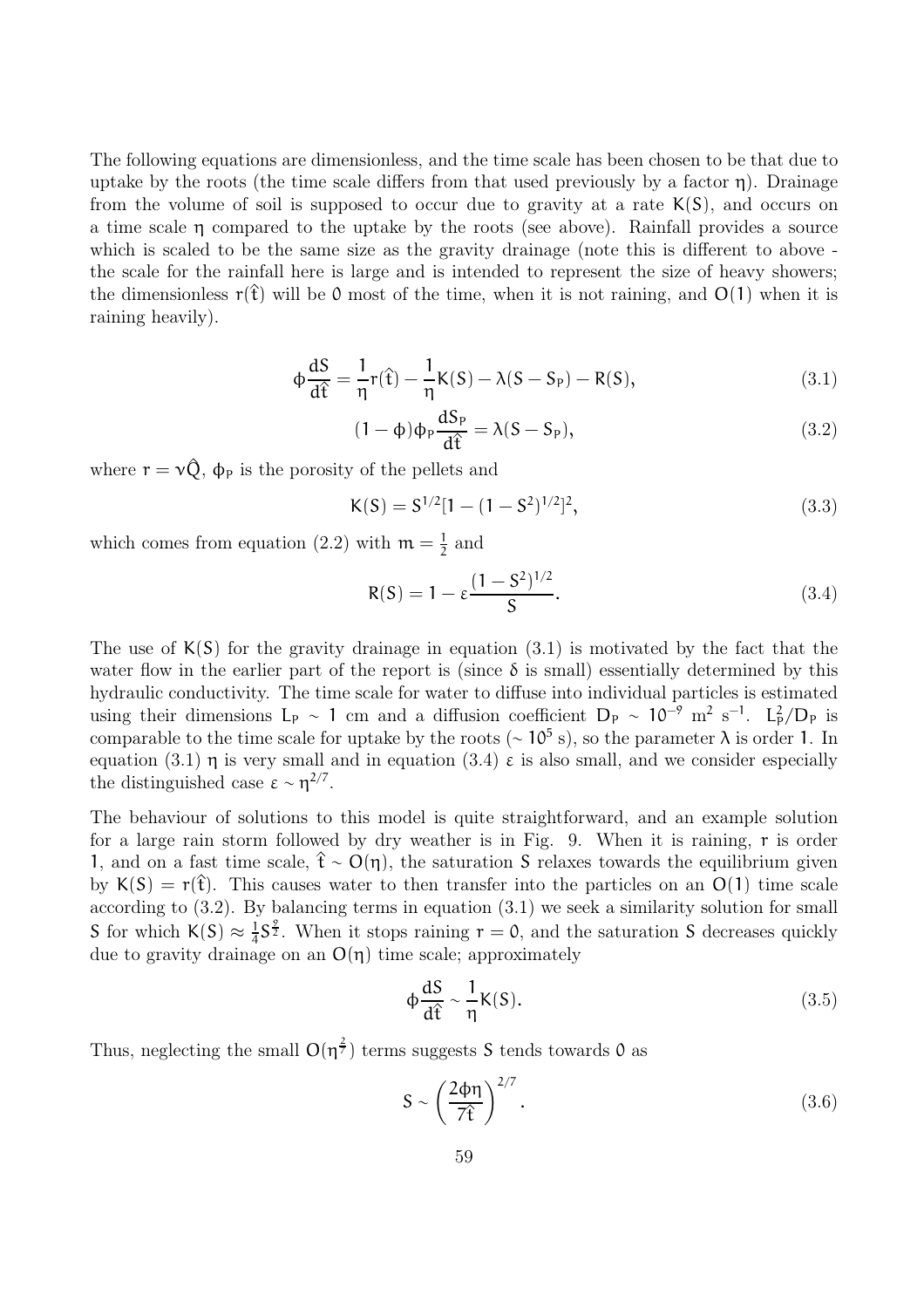

Figure 9: Solutions for macro-scale and particle-scale saturations S and  $S_p$ , and root uptake R, as a result of rainfall  $r(t)$  which represents a large rain shower. Dashed lines show the limiting behaviour. Parameter values are  $\eta = 10^{-4}$ ,  $\lambda = 1$ ,  $\varepsilon = 10^{-2}$ .

On the O(1) time scale, therefore,  $S \sim \eta^{2/7}$ , and the equations are

$$
O(\eta^{2/7}) = O(\eta^{2/7}) - \lambda (O(\eta^{2/7} - S_P) - \left(1 - \frac{\epsilon}{S}\right),\tag{3.7}
$$

$$
(1 - \phi)\phi_P \frac{dS_P}{d\hat{t}} = \lambda (O(\eta^{2/7}) - S_P). \tag{3.8}
$$

Thus, ignoring the  $O(\eta^{2/7})$  terms,  $S_p$  decays exponentially and the water coming out into the macropores is immediately taken up by the roots:  $R = \lambda S_p = -(1 - \phi)\phi_p dS_p/d\hat{t}$ , as shown in figure 9. Root uptake is maintained for a much longer period after it ceases to rain than would be the case with no micropores, when S decreases rapidly towards 0.

#### 3.1 A Model for Fast Saturation

Assuming instead fast saturation of the pellets,

$$
S_P = S_O H(S), \qquad (3.9)
$$

where H denotes the Heaviside function,  $S_P$  denotes the saturation of the individual pellets,  $S_O$ is the porosity of an individual pellet, and S is the saturation of the inter-pellet pores. The required short time scale can arise from high capillary pressures associated with the very small pores within the pellets.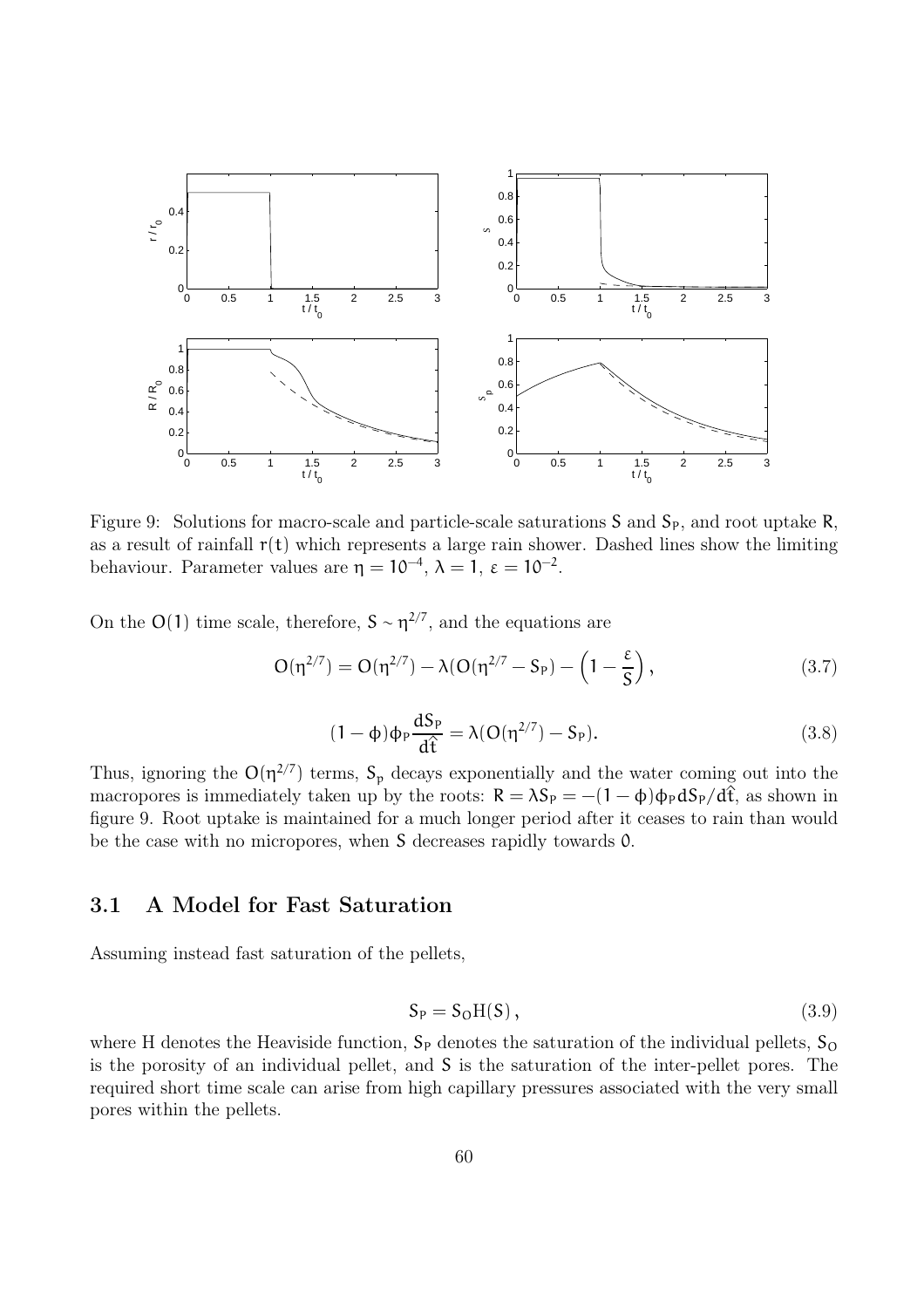Taking now  $\phi = \frac{1}{4}$  $\frac{1}{4}$  to be the total proportion of space occupied by air and water within the soil, and  $S_{\text{O}} = \frac{1}{5}$  $\frac{1}{5}$ , the inter-pellet porosity is  $\varphi = \frac{1}{16}$  (given by  $\varphi + \frac{1}{5}$  $\frac{1}{5}(1 - \varphi) = \frac{1}{4}$ . Equation (2.9) can then be replaced by

$$
\frac{1}{16} \frac{\partial}{\partial \hat{t}} (S + 3H(S)) = \frac{\partial}{\partial \hat{z}} \left( K(S) + \delta D(S) \frac{\partial S}{\partial \hat{z}} \right) - \eta \hat{R}, \qquad (3.10)
$$

with  $\hat{\mathbf{R}}$  ∼ 1, from (2.9) and (2.32). (Equation (3.10) might be better written in terms of the total water content,  $S_T = \frac{1}{16}(S + 3H(S))$ , so that S on the right-hand side is replaced by  $S(S_T) = 0$ for  $0 \le S_T \le \frac{3}{16}$ ,  $S(S_T) = 16(S_T - \frac{3}{16})$  for  $\frac{3}{16} \le S_T \le \frac{1}{4}$  $\frac{1}{4}$ .)

Where the pellets are saturated,  $S > 0$  and  $H(S) = 1$ , the equations are as in Section 2. Here, for simplicity, an initially dry soil is considered, so that at  $\hat{t} = 0$ ,  $S = S_P \equiv 0$ . For  $\hat{t} > 0$ , a region  $\hat{W}(\hat{\tau}) < \hat{z} < 1$  has become wet:

$$
S = H(S) = 0 \text{ in } 0 < \hat{z} < \hat{W}, \quad S > 0 \text{ and } H(S) = 1 \text{ in } \hat{W} < \hat{z} < 1. \tag{3.11}
$$

To obtain an order-one sized wet region, the relevant time scale must be that for the rainfall (days) so that time has to be rescaled:

$$
\hat{\mathbf{t}} = \tilde{\mathbf{t}}/\mathbf{v} \,. \tag{3.12}
$$

Note that this time scale is similar to that for the up-take of water by the plants' roots. It is also appropriate, from the top boundary condition, to rescale the saturation:

$$
S = v^{2/9}\tilde{S},\tag{3.13}
$$

where, since we have assumed that  $m = \frac{1}{2}$  $\frac{1}{2}$ , K(S) ~  $\frac{1}{4}$  $\frac{1}{4}S^{9/2}$  and  $D(S) \sim \frac{1}{4}$  $\frac{1}{4}S^{5/2}$  for small S.

Neglecting the time-derivative term (now effectively of order  $v^{2/9}$ ), the partial differential equation becomes

$$
\frac{1}{4} \frac{\partial}{\partial \hat{z}} \left( \tilde{S}^{9/2} + \tilde{\delta} \tilde{S}^{5/2} \frac{\partial \tilde{S}}{\partial \hat{z}} \right) = \tilde{\eta} \hat{R}.
$$
\n(3.14)

Here  $\tilde{\eta} = \eta/\nu \approx \frac{1}{3}$  $\frac{1}{3}$  and  $\tilde{\delta} = \delta/\nu^{2/9} \approx \frac{1}{600}$ , using the values of Section 2. Although the value of  $\delta$  is small here, because of the uncertainty in the values of the physical parameters describing water transport through the soil, it could conceivably be of order one and it is therefore retained in (3.14), for the present.

The differential equation is subject to the top boundary condition

$$
\frac{1}{4}\left(\tilde{S}^{9/2} + \tilde{\delta}\tilde{S}^{5/2}\frac{\partial\tilde{S}}{\partial\hat{z}}\right) = \hat{Q}_{\text{in}} \text{ at } \hat{z} = 1 \tag{3.15}
$$

and, assuming that the diffusive,  $\tilde{\delta}$ , term is retained, a lower boundary condition

$$
\tilde{\mathbf{S}} = \mathbf{0} \text{ at } \hat{\mathbf{z}} = \hat{\mathbf{W}}(\tilde{\mathbf{t}}). \tag{3.16}
$$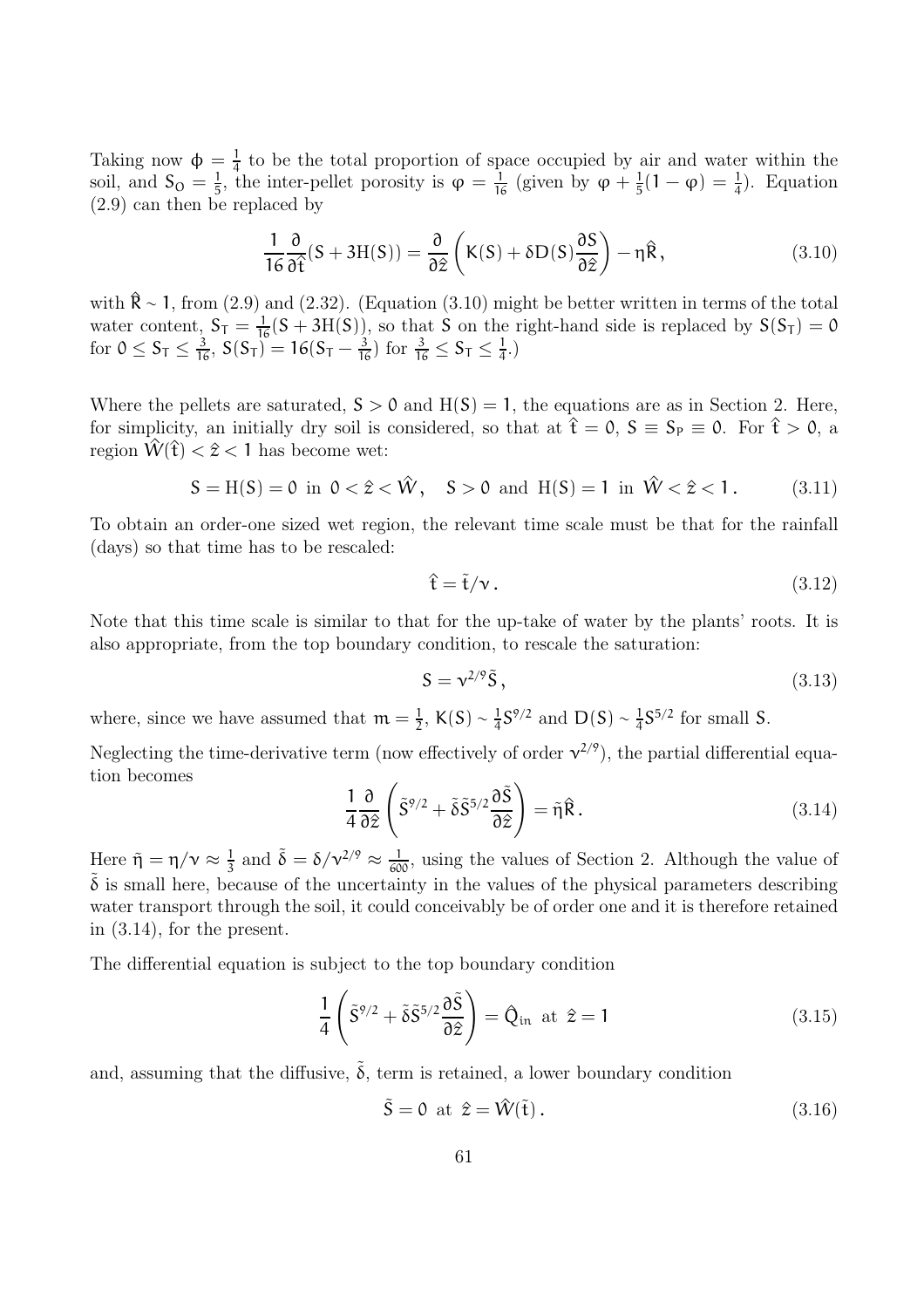Finally, to fix the position of the free boundary  $\hat{z} = \hat{W}(\hat{t})$  between dry and wet soil, conservation of mass of water at this point, where  $S_P$  jumps from 0 to  $S_O$ , leads to

$$
\frac{\mathrm{d}\hat{W}}{\mathrm{d}\tilde{t}} = -\frac{4}{3} \left( \tilde{S}^{9/2} + \tilde{\delta}\tilde{S}^{5/2} \frac{\partial \tilde{S}}{\partial \hat{z}} \right) \text{ at } \hat{z} = \hat{W}(\tilde{t}). \qquad (3.17)
$$

(Since, for  $\tilde{\delta} > 0$ ,  $\tilde{S} = 0$  at this point, the second term on the right-hand side should then be interpreted as  $\tilde{\delta}$  lim  $\hat{z} \rightarrow \hat{W}$  $\int \tilde{S}^{5/2} \frac{\partial \tilde{S}}{\partial \tilde{S}}$ ∂z^  $\mathcal{L}$ .)

Of course, if the pellets were already partially saturated, (3.17) would be suitably modified, leading to a faster-moving free boundary.

Note also that if the diffusion can be neglected, (3.14) and (3.15) lead to  $\frac{1}{4}\tilde{S}^{9/2} = \hat{Q}_{in} + \hat{z} - 1$ so (3.17) gives

$$
-\frac{\mathrm{d}\hat{W}}{\mathrm{d}\tilde{t}} = \frac{16}{3} \left( \hat{Q}_{\text{in}} + \hat{W} - 1 \right) . \tag{3.18}
$$

The free-boundary condition (3.17) only applies for an advancing wet region,  $d\hat{W}/d\tilde{t} \leq 0$ . An alternative form is needed for when this region contracts, which will happen when the rainfall decreases sufficiently. In any part of the soil between the lowest location of the free boundary and its current position, the roots can continue to remove water from the pellets, thereby reducing  $S_{P}$ .

As described in this report we could could now have at least four types of region within the soil layer:

- 1. Dry zone, where  $S = S_p = 0$ ;
- 2. Damp or moist (unsaturated) zone I, where  $S = 0$ ,  $0 < S_p < S_0$ ;
- 3. Damp or moist (unsaturated) zone II, where  $0 < S < 1$ ,  $S_P = S_O$ ;
- 4. Wet (saturated) zone, where  $S = 1$ ,  $S_P = S_O$ .

## 4 Conclusions

In this report a one-dimensional time dependent mathematical model has been described for the development of the saturation in the soil layer of a flat green roof. Our model suggests that a fully-saturated  $(S = 1)$  region forms at the base of the soil layer and this region can be thin relative to the total soil thickness.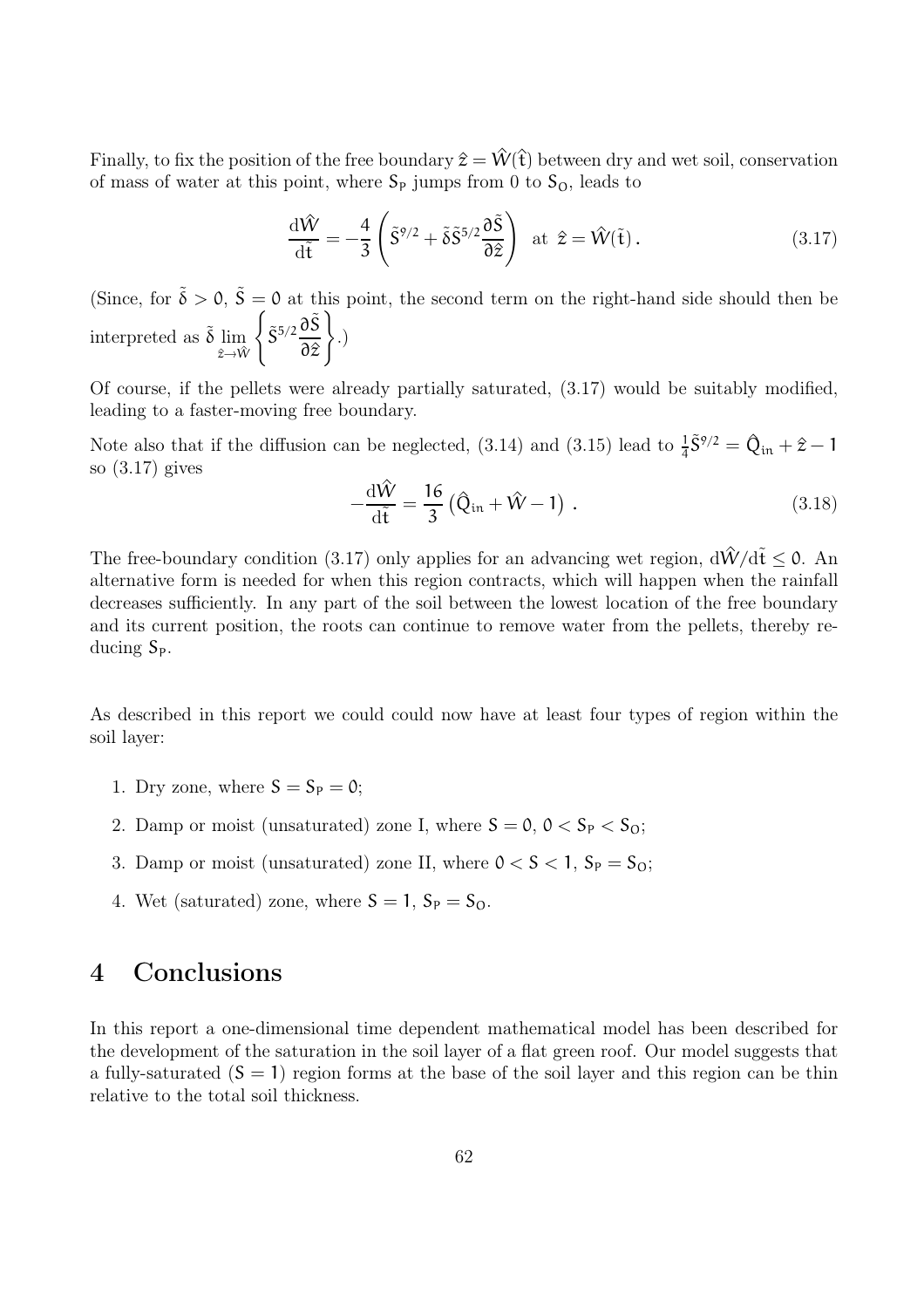From an initial dry state and from the onset of persistent rain, fronts of saturation were computed to descend through the layer. The decrease of saturation from unity following a decrease in rainfall was also described. The end result is that most of the rainwater falls through the soil layer and exits through the network of holes in the bottom supporting sheet.

On a smaller scale, the pellets and soil particles are themselves porous and made up of micropores. The water flow in and out of a typical particle is modelled using the flux between (a) the macropores (whose saturation is as modelled above) and (b) the root system. This two-porosity model suggests that during the time between spells of rain the micropores can retain (for long periods of time) water that is available to be taken up by the roots.

Further work might include adapting the soil thickness L to rainfall at the site of the building with the aim of making L as small as possible, while avoiding problems with saturation and aridity. A first step towards this goal would be to carry out experiments to more accurately determine the values of the constants. Further simulations using more extensive rainfall data could then be carried out to determine the optimum soil thickness. In addition small modifications could be made to include the influence of a sloped roof.

#### Acknowledgements

We acknowledge the support of the Mathematics Applications Consortium for Science and Industry (www.macsi.ul.ie) funded by the Science Foundation Ireland mathematics initiative grant 06/MI/005.